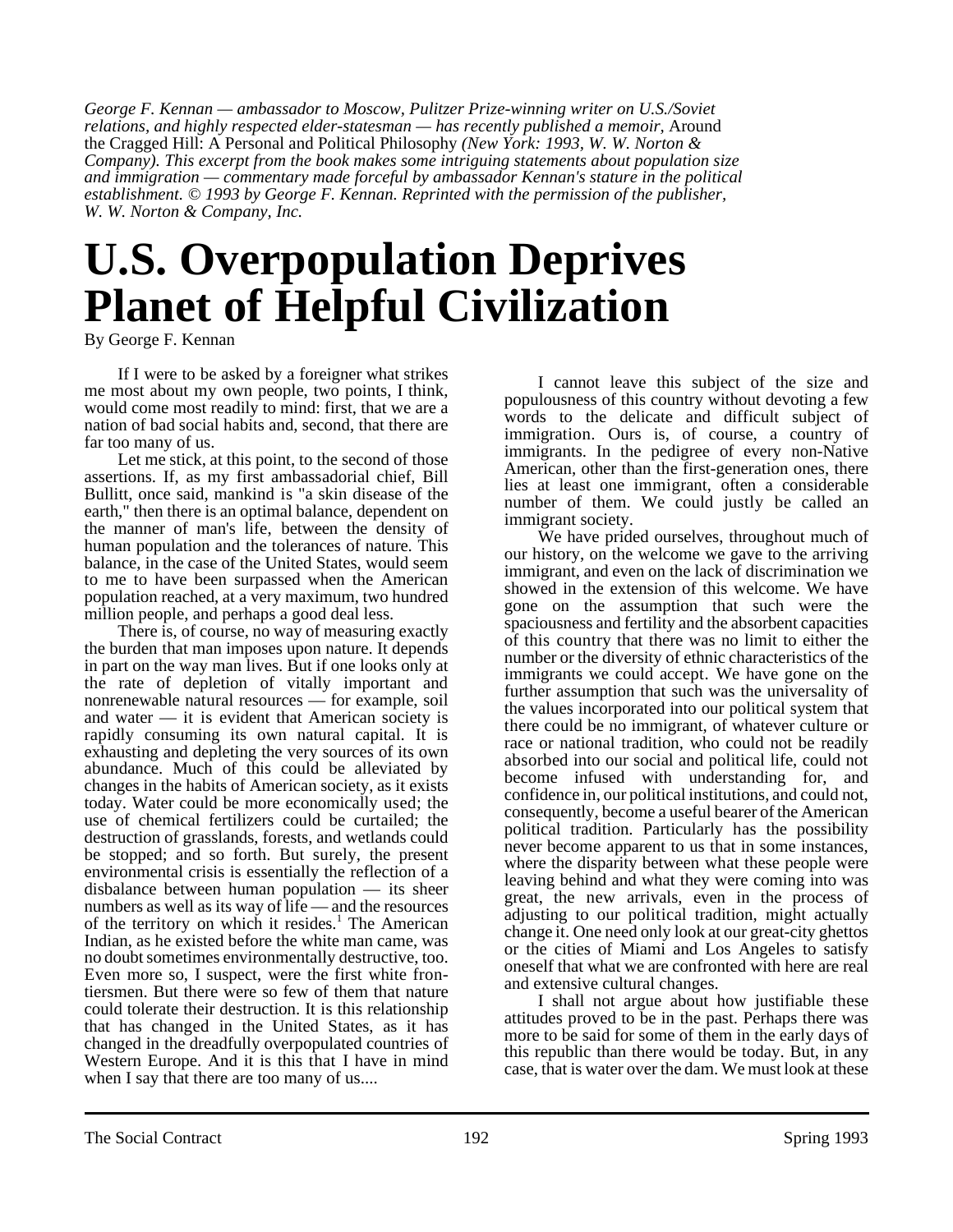assumptions in terms of the situation now before us.

## *"Suppose there are limits to our capacity to absorb..."*

If there are any grounds for my belief that the country is already overpopulated — overpopulated, above all, from the environmental standpoint — then that would in itself suggest that we should take a new look at the whole problem of immigration. But we also ought to ask ourselves, before we assure ourselves that we could comfortably accommodate further waves of immigration, where, if anywhere, the limits of this complacency are to be found. This is a big world. Billions — rapidly increasing billions — of people live outside our borders. Obviously, a great number of them, being much poorer than they think most of us are, look enviously over those borders and would like, if they could, to come here.

Just as water seeks its own level, so relative prosperity, anywhere in the world, tends to suck in poverty from adjacent regions to the lowest levels of employment. But since poverty is sometimes a habit, sometimes even an established way of life, the more prosperous society, by indulging this tendency, absorbs not only poverty into itself but other cultures in the bargain, and is sometimes quite overcome, in the long run, by what it has tried to absorb. The inhabitants of the one-time Italian cities along the eastern shore of the Adriatic Sea (the scenes of some of Shakespeare's plays) made it a habit, over several centuries, to take their menial servants and their ditchdiggers from the Slavs of the poorer villages in the adjacent mountains. Today, finally, the last of the Italians have left; and the beautiful cities in question are inhabited entirely by Slavs, who have little relationship to the sort of city and the cultural monuments they have inherited. They have simply displaced the original inhabitants.

Surely there is a lesson in this. The situation has been, or threatens to be, repeated in a number of the advanced countries. It is obviously easier, for the short run, to draw cheap labor from adjacent pools of poverty, such as North Africa or Central America, than to find it among one's own people. And to the millions of such prospective immigrants from poverty to prosperity, there is, rightly or wrongly, no place that looks more attractive than the United States. Given its head, and subject to no restrictions, this pressure will find its termination only when the levels of overpopulation and poverty in the United States are equal to those of the countries from which these people are now anxious to escape.

There will be those who will say, "Oh, it is our duty to receive as many as possible of these people and to share our prosperity with them, as we have so long been doing." But suppose there are limits to our capacity to absorb. Suppose the effect of such a policy is to create, in the end, conditions within this country no better than those of the places the masses of immigrants have left: the same poverty, the same distress. What we shall then have accomplished is not to have appreciably improved conditions in the Third World (for even the maximum numbers we could conceivably take would be only a drop from the bucket of the planet's overpopulation) but to make this country itself a part of the Third World (as certain parts of it already are), thus depriving the planet of one of the few great regions that might have continued, as it now does, to be helpful to much of the remainder of the world by its relatively high standard of civilization, by its quality as example, by its ability to shed insight on the problems of the others and to help them find their answers to their own problems.

Actually, the inability of any society to resist immigration, the inability to find other solutions to the problem of employment at the lower, more physical, and menial levels of the economic process, is a serious weakness, and possibly even a fatal one, in any national society. The fully healthy society would find ways to meet those needs out of its own resources. The acceptance of this sort of dependence on labor imported from outside is, for the respective society, the evidence of a lack of will — in a sense, a lack of confidence in itself. And this acceptance, like the weakness of the Romans in allowing themselves to become dependent on the barbarians to fill the ranks of their own armies, can become, if not checked betimes, the beginning of the end.

*"...the U.S. government ... confesses itself unable to defend its own southwestern border from illegal immigration..."*

However one cuts it, the question is not whether there are limits to this country's ability to absorb immigrants; the question is only where those limits lie, and how they should be determined and enforced whether by rational decision at this end or by the ultimate achievement of some sort of balance of misery between this country and the vast pools of poverty elsewhere that now confront it.

Unfortunately it appears, as things stand today, to lie beyond the vigor, and the capacity for firm decision, of the American political establishment to draw any rational limits to further immigration. This is partly because the U.S. government, while not loath to putting half a million armed troops into the Middle East to expel the armed Iraqis from Kuwait, confesses itself unable to defend its own south-western border from illegal immigration by large numbers of people armed with nothing more formid-able than a strong